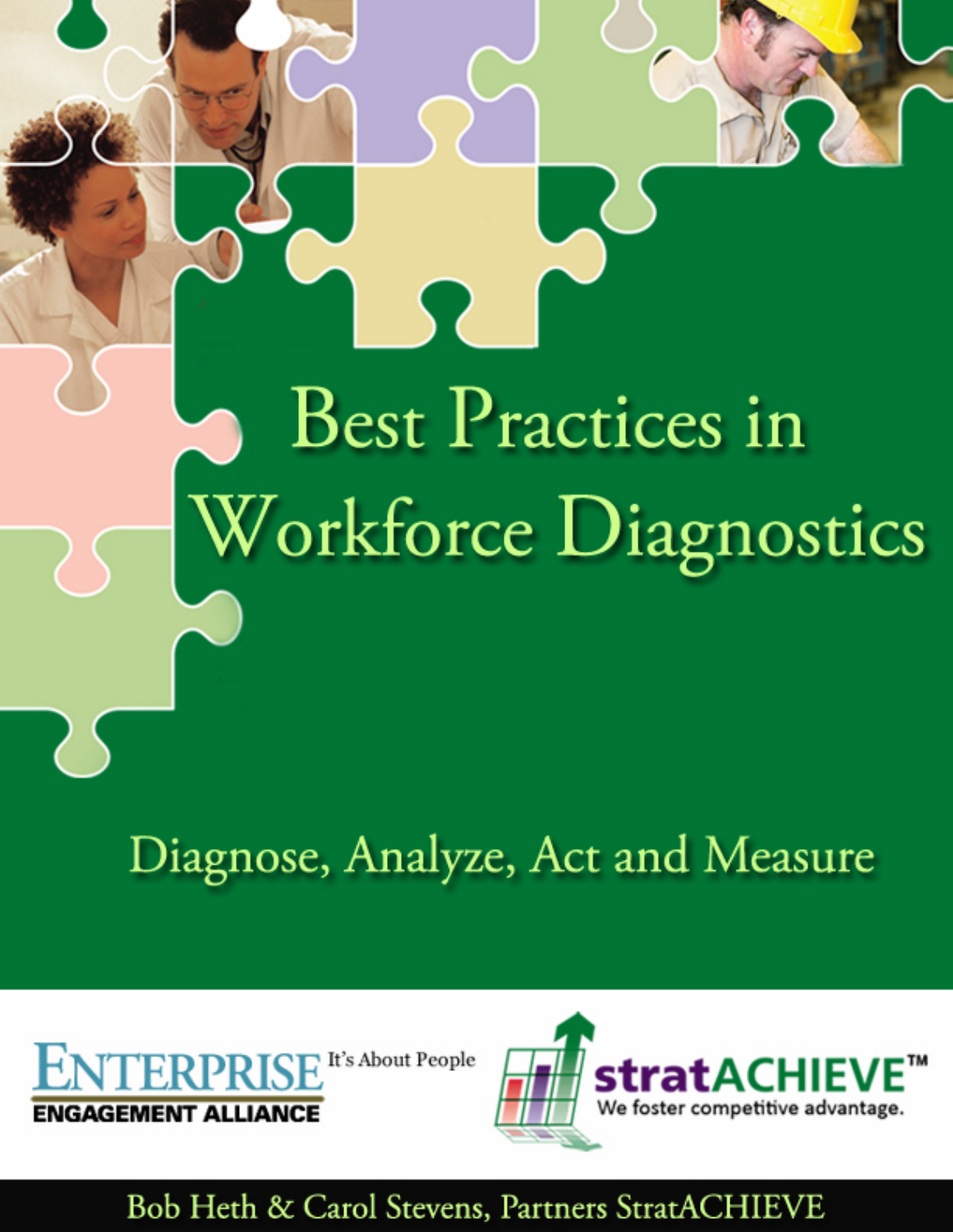# Table of Contents

| The Business Case for Human Capital Diagnostics and          |
|--------------------------------------------------------------|
| <b>Importance of Human Capital Diagnostic Measurement  8</b> |
|                                                              |
|                                                              |
|                                                              |
|                                                              |
|                                                              |
|                                                              |
|                                                              |
|                                                              |
|                                                              |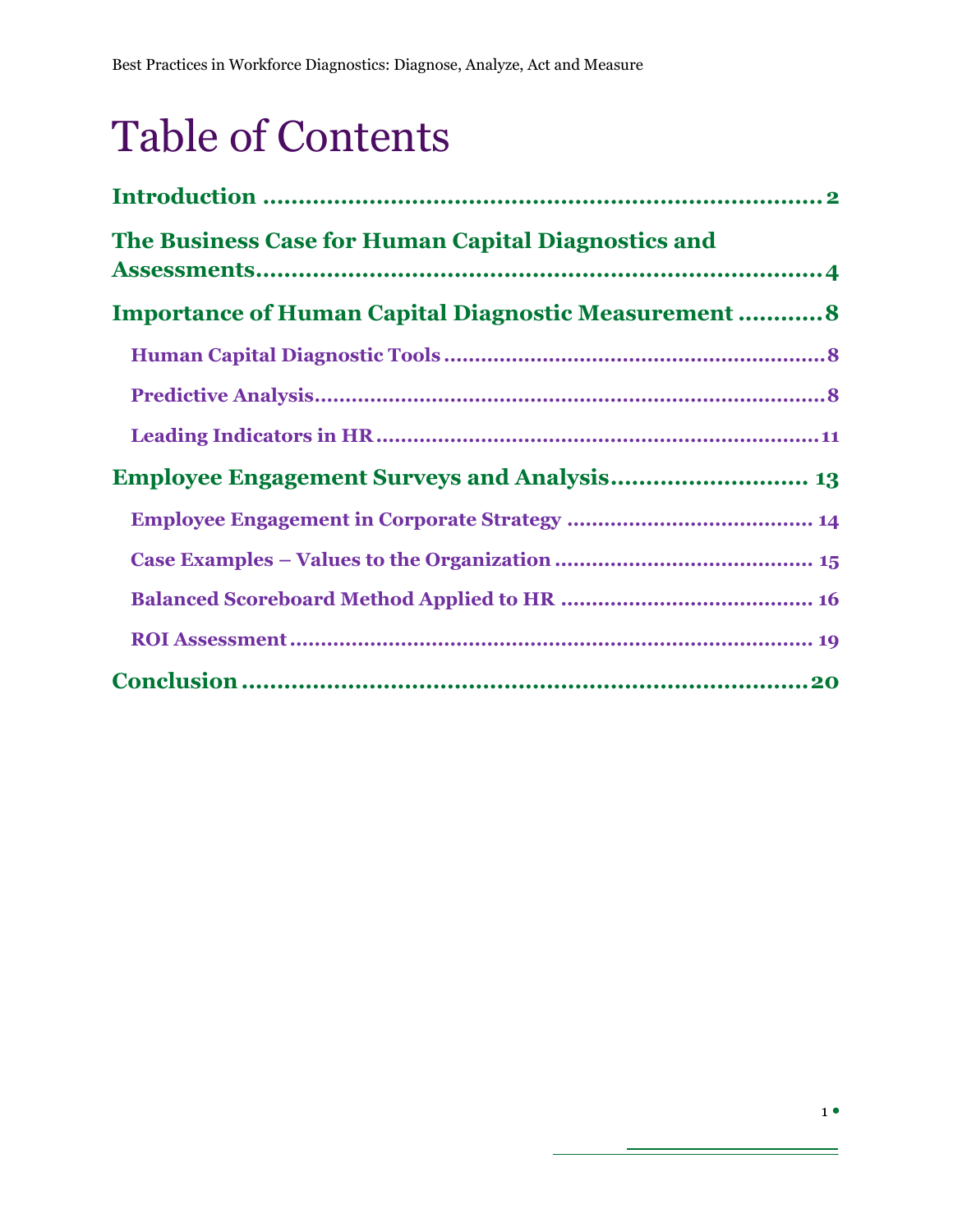# <span id="page-2-0"></span>Introduction

 $\overline{a}$ 

*"If you're in sales or science, you're expected to show what your value-add is. Similarly, in HR you can't just hire people and not worry about costs or how long it takes. HR has to be able to measure what it's bringing to the table."*

> *– Jeanne Hugg, Director of HR for Avalon Pharmaceuticals, Gaithersburg, Maryland*

It takes talented people to create competitive goods and services and to drive profits. Indeed, investments in human capital consume about 70 percent of organizational costs in U.S. organizations.<sup>1</sup> Talent represents both the largest costs and the most critical assets, thus decisions about talent are among the most important any organization will make.

Accurate Human Resources (HR) Diagnostic and Assessment tools are vital to organizations in order to prevent expensive mistakes in hiring, training, deploying and managing the performance of talent. The use of diagnostics and careful analysis promotes a proactive approach to problem identification and prioritization before moving forward on projected plans. Acting on the insights gained from diagnosis and analysis, and then measuring the results, completes the virtuous cycle.



<sup>&</sup>lt;sup>1</sup> "Human Capital Assessments – The Symptom or the Disease", http://www.amajorc.com/blog/human-capital*assessments-the-symptom-or-the-disease*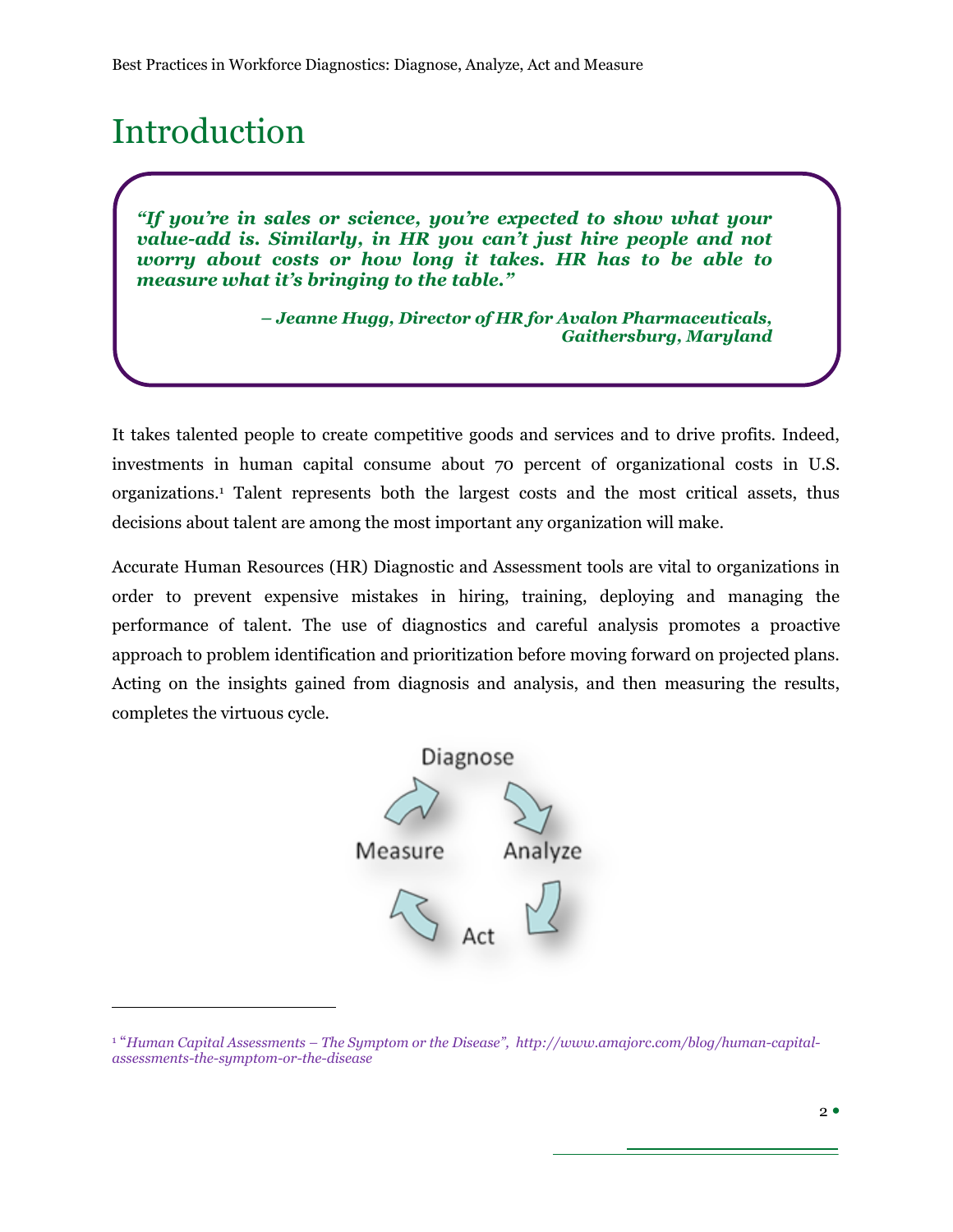Human Capital diagnostics and assessments can provide HR managers with an analytical framework to make better decisions and to predict and prevent potential problems. Unfortunately, the diagnosis, assessment and analysis aspects of human capital management are often sacrificed in order to focus investment on the initiatives themselves. As might be expected, misdirected investments and a slew of unfinished and abandoned projects are often the result, leading to low morale, high turnover and sub-optimal performance.

This paper addresses the opportunity that Human Capital Diagnostics offers to achieve advantages. It also provides insight into some of the tools available today and their application.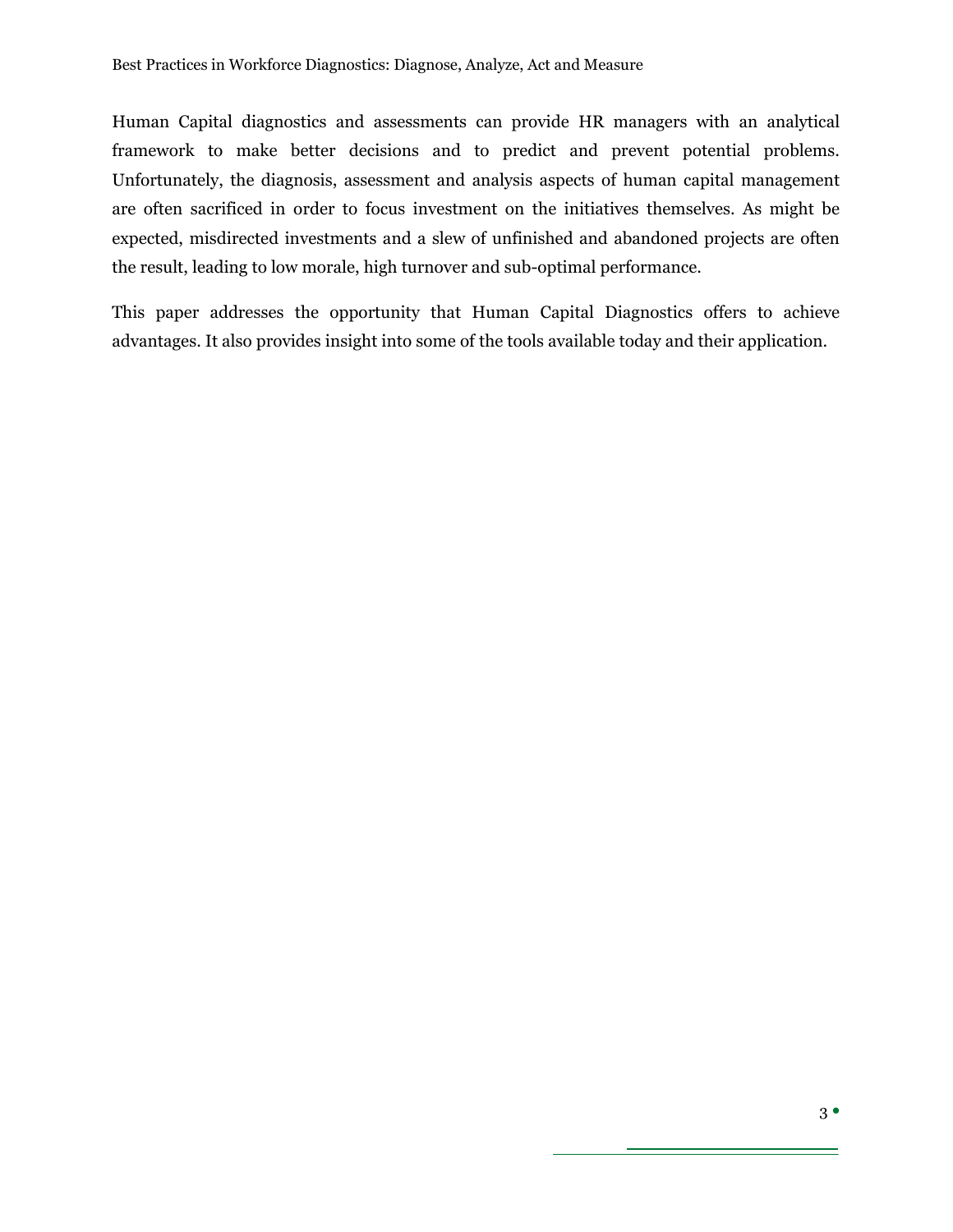# <span id="page-4-0"></span>The Business Case for Human Capital Diagnostics and Assessments

While some organizations are hampered in their diagnostic efforts by limited budgets, others are overwhelmed by the sheer number of choices to research and choose from. However, the ability to implement diagnostics is not the only challenge — analyzing and correctly interpreting the results, and then implementing appropriate HR measures can create a true strategic difference in the business. Some are frustrated because they are using diagnostics correctly, but continue to see a gap between the expectations and results<sup>2</sup>. See *Exhibit 1* 



*Exhibit 1 Source: Marshall.usc.edu*

<sup>&</sup>lt;sup>2</sup> "Talentship and HR Measurement and Analysis: From ROI to Strategic Organizational Change", *http://www.marshall.usc.edu/assets/048/9986.pdf*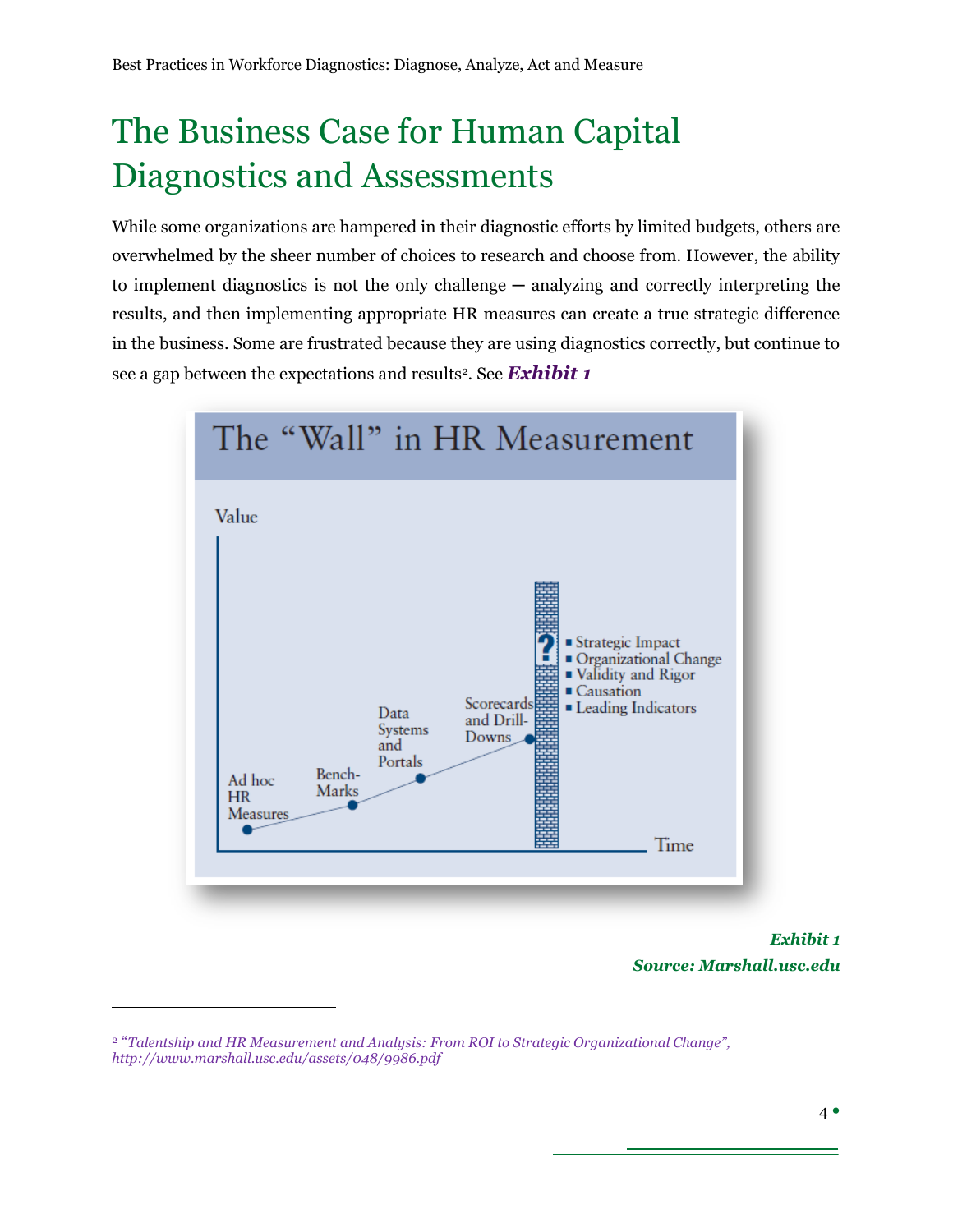While a minority of organizations may be using diagnostics well, various research has shown that HR is not fully committed or prepared to apply and interpret the results of diagnostics. A presentation at the Human Capital Measurement State of Readiness Conference (2005) revealed the following Board research findings<sup>3</sup> :

- 1. Fully 78 percent of businesses routinely track and report people measures (i.e. turnover, absenteeism, compensation, etc.)
- 2. Only 31 percent of HR departments have anyone on staff who understands the company's strategic Key Performance Indicators (KPIs).
- 3. Only 25 percent of HR departments have anyone on staff who can both understand the company's KPIs and link them to people measures.
- 4. Only 19 percent of HR departments deliver people measurement reports to all levels of the management team (business partners).
- 5. Only 12 percent of firms use human capital measures to help the company meet its strategic targets of KPIs.

According to the Conference Board, only 19 percent of HR departments believe their IT systems are worthy of data gathering and of distributing briefings on people measures to all managers.<sup>4</sup>

Throughout his career as the "father of human resources measurement", Dr. Jac Fitz-Enz, has emphasized the need for assessment and diagnostics. For example, Fitz-Enz advocates understanding the differences between the priorities of top and average performers and to promote those belonging to highest-level workers. Top performers tend to be focused on teamwork, customers, fair treatment of employees and initiative and innovation. Average workers are often more concerned with minimizing risk, respecting the chain of command, supporting the boss and making budget<sup>1</sup>. The priorities of average workers are the mark of employees staying within the boundaries, while those of top performers promote growth. Without the proper assessment, it is difficult to understand the differences and the priorities and to strike the right balance.

 $3$  "Using Human Capital Metrics", http://www.slideshare.net/steveboese/using-human-capital-metrics*presentation*

<sup>4</sup> ―*Making the case for people measures‖, http://www.hrmguide.com/performance/people-metrics.htm*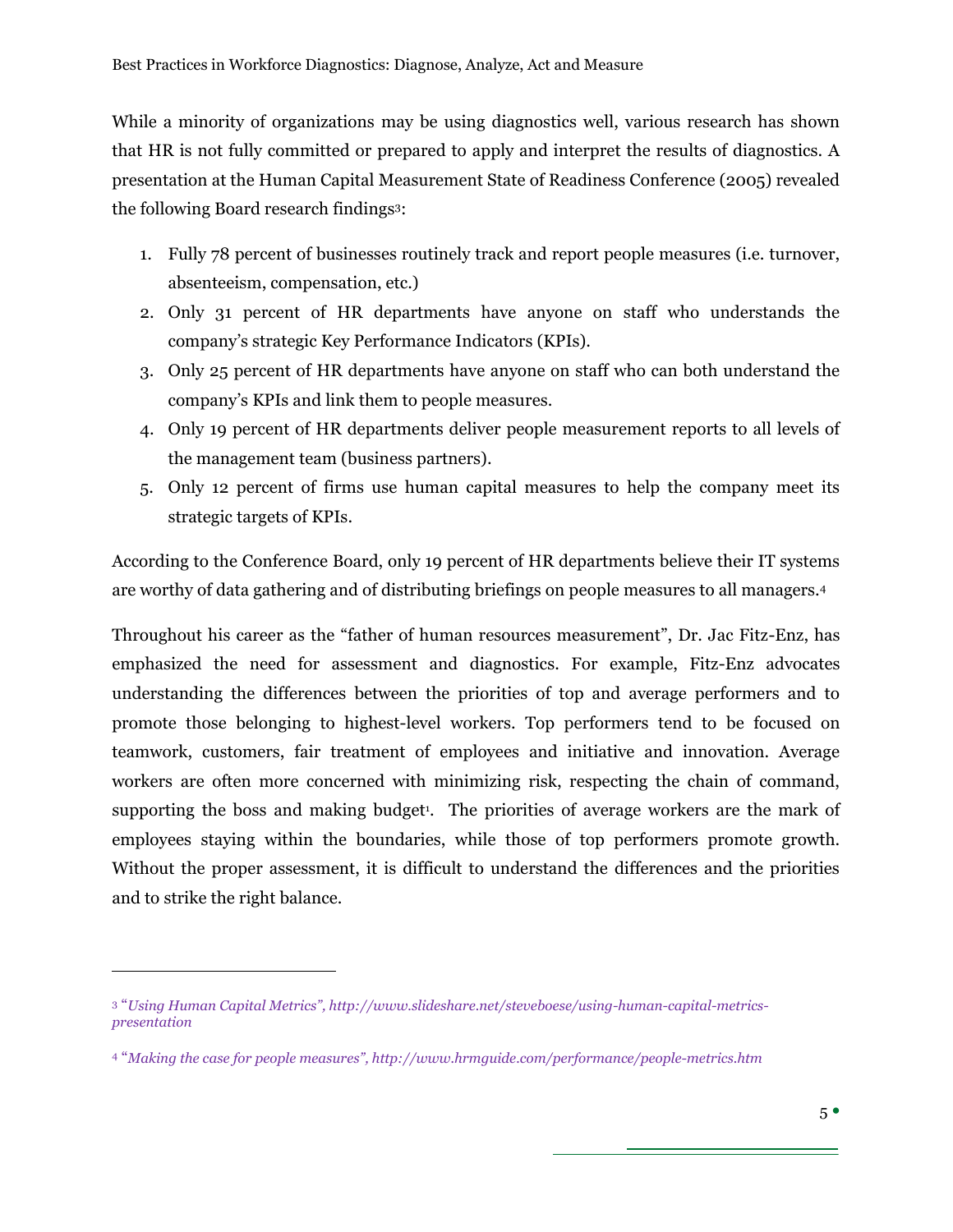According to USC professors, John W. Boudreau and Peter M. Ramstad in "Talentship and HR Measurement and Analysis," the evolution of HR and HR measurement requires a sound ―decision science‖ for human capital that truly informs and enhances decisions about human resources wherever they are made<sup>5</sup> . Boudreau and Ramstad believe this new decision science will accelerate our current focus on delivering excellent HR programs and processes by providing a framework to identify what decisions about human capital are most crucial, and how to connect those decisions logically to organizational effectiveness.

Using Boudreau and Ramstad's Talentship methodology, organizations can diagnose and better understand human capital value to determine the most effective and efficient ways to improve organizational performance. FedEx, for example, knows that one of the top few critical components of its success are shipping time and efficiency. Disney knows that visitor experience in the park is key. In both cases, HR, armed with diagnostic tools and the right questions, can determine what measures to take (in these examples, training investments) that are most likely to result in the largest difference for the organization at the lowest cost See *Exhibit 2*.



#### *Exhibit 2*

#### *Source: Talentship at FedEx and Disney, Boudreau and Ramstad, 2009*

Boudreau and Ramstad's decision science called "Talentship", "reveals opportunities by identifying strategy pivot points and the optimal talent and organizational decisions that

<sup>5</sup> ―*Talentship and HR Measurement and Analysis: From ROI to Strategic Organizational Change‖, http://www.marshall.usc.edu/assets/048/9986.pdf*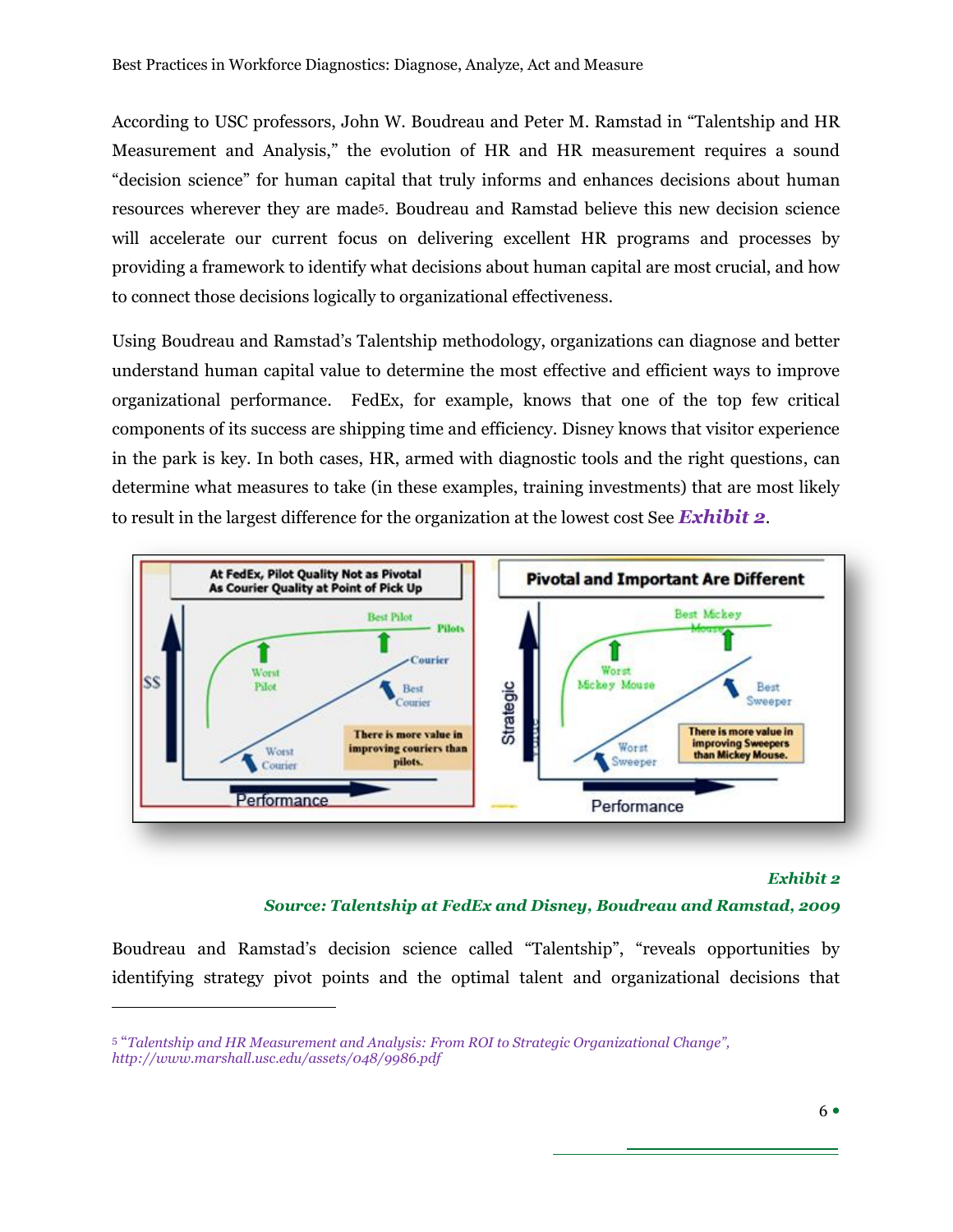address them". By understanding their organization's unique strategic pivot points, HR, can initiate diagnoses of their own to choose initiatives that will target those pivot points. In the cases illustrated in *Exhibit 2*, HR at FedEx and Disney used the methodology to understand where their interventions might have the largest positive impact.

Talentship and other diagnostics help HR think analytically about talent and budget resources. HR programs and processes will earn credibility using decision science type assessments, as in the examples of FedEx and Disney above. Where HR can have a direct and demonstrable impact on the top drivers of corporate revenue and competitiveness, the value it creates will be irrefutable. Assessments like the above are particularly useful because they do not require enormous amounts of data, rather simple questionnaires and structured, logical thinking – a diagnostic framework, in other words.

The examples above demonstrate the power of simple diagnostics combined with an "ROI" mentality" or approach to allocating resources. This process can be applied across all aspects of human capital management.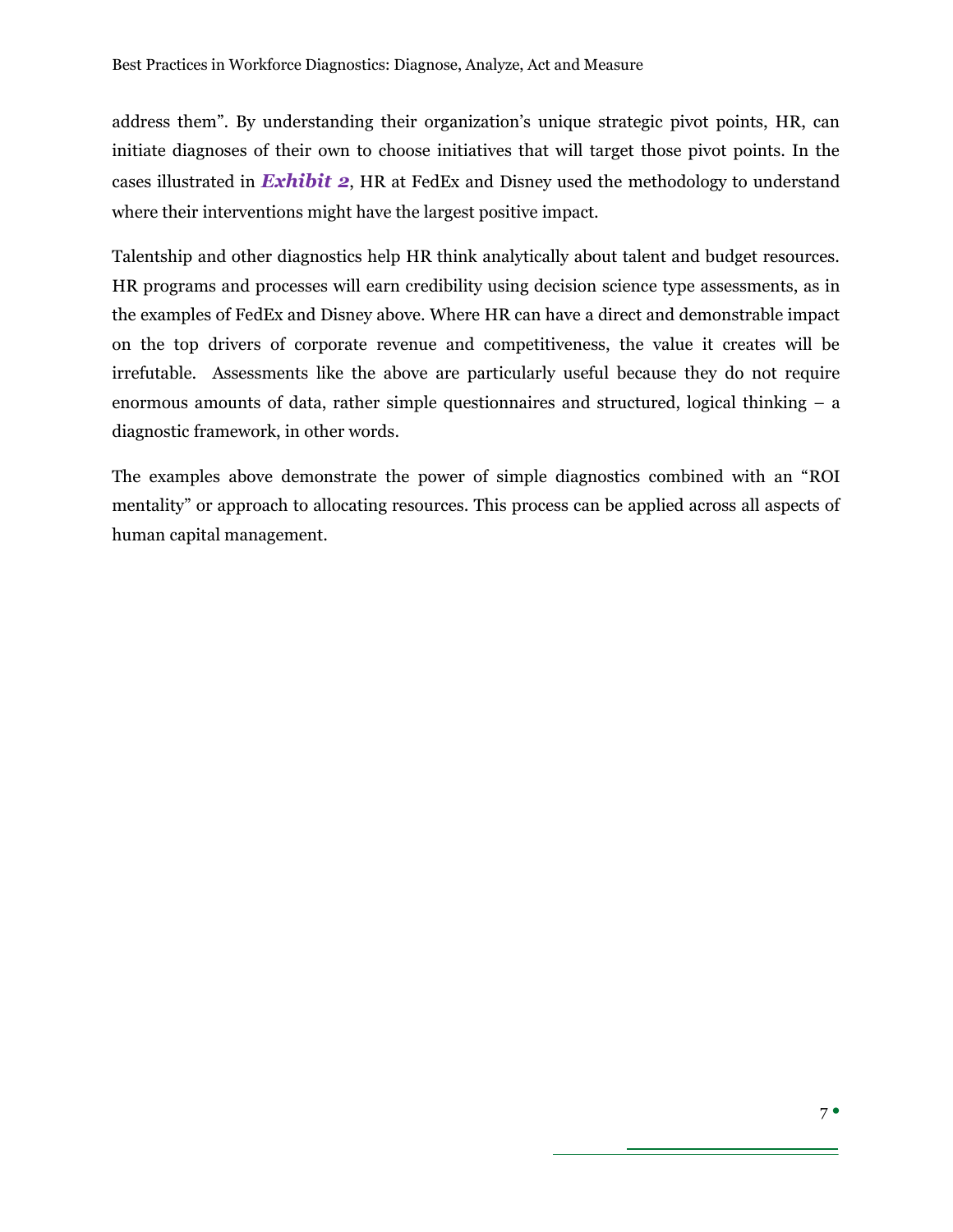# <span id="page-8-0"></span>Importance of Human Capital Diagnostic Measurement

In reviewing the strategy, structure and services required of HR, diagnostics will help decide the extent to which existing practices really aid in employee recruitment, engagement and retention. Comprehensive review can provide a rational basis for HR strategy and budget. It will help to decide what is required, along with the order of priority and the parameters of each<sup>6</sup>.

The downturn in the current economy has made it imperative for businesses to make the most of resources using cost-effective methodologies. Because there is so much scrutiny on profitability and headcount, the measurement of ROI and the value of tangible assets are increasingly critical.

The most challenging assets and programs to measure, however, are those with largely intangible outcomes. The effectiveness of HR programs and Human capital itself falls into this category. Nonetheless, numerous and credible research clearly links better HR practices and quality talent to revenues and profits.

## <span id="page-8-1"></span>Human Capital Diagnostic Tools

If HR professionals seek to help their organizations remain competitive, they will need to align their processes and skills in such a way that all HR services and human capital metrics are working toward the overall business goals of the enterprise—the stated goal of CEOs. The following are HC diagnostic tools to consider for that process.

## <span id="page-8-2"></span>Predictive Analysis

 $\overline{a}$ 

Predictive analytics lies at the basis of assessment and diagnosis. The objective is to gain insight into potential challenges and opportunities in order to prevent potential problems and seize on potential opportunities. Predictive analysis (PA) is a process HR (and other business units) can

<sup>6</sup> ―*HR On-Demand‖, http://www.hr-ondemand.com/business\_perspectivetab#1*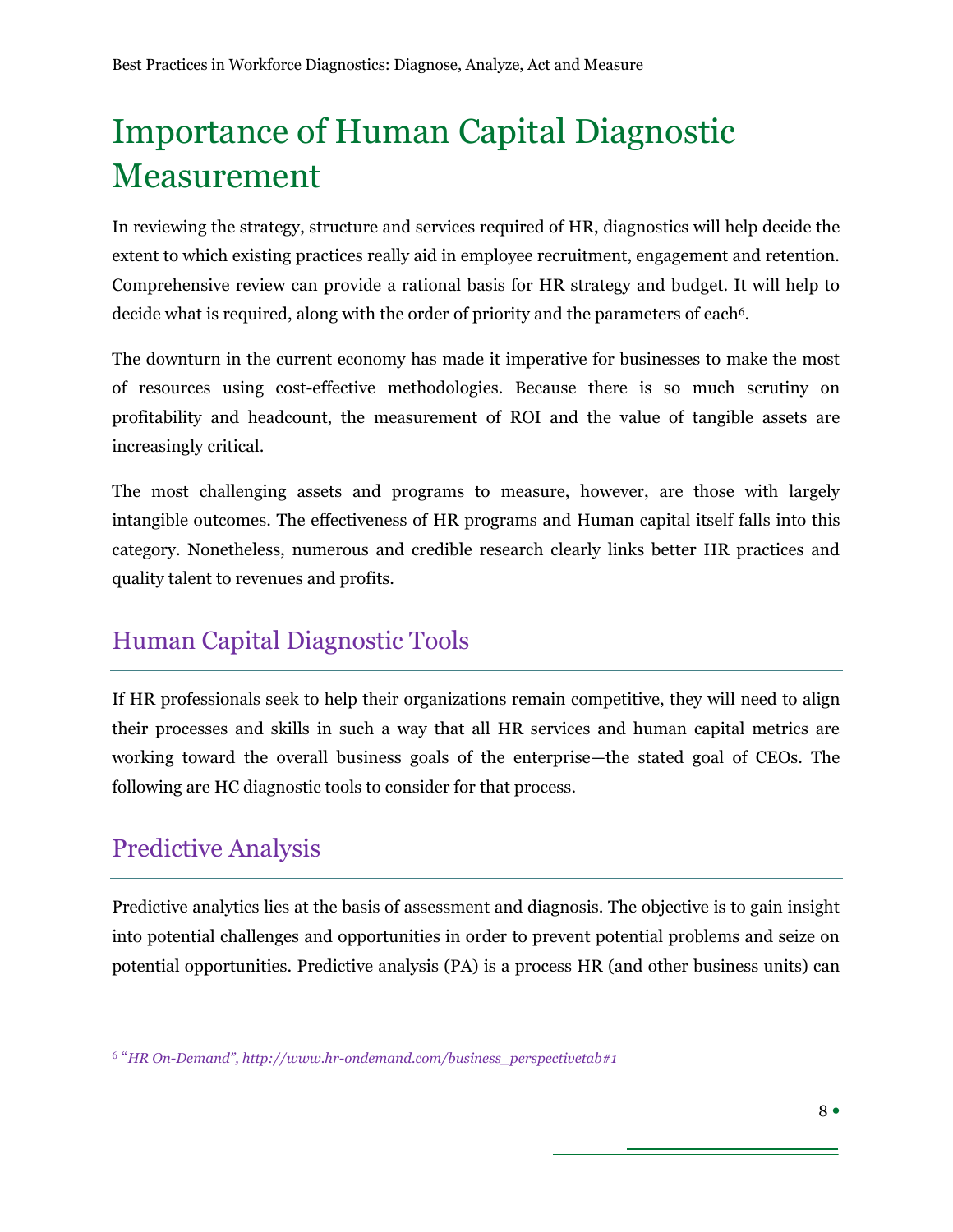use to build better budget requests and to provide insight so that better decisions can be made. The following are some decision examples shared by Cathy Missildine-Martin, SPHR<sup>7</sup> .

- 1. One company is using Predictive Analysis (PA) to profile successful candidates using engagement, performance, educational, tenure and certification data. This profile can be used during recruiting so candidates stay longer and perform better.
- 2. Another company is using PA to predict turnover using historical, demographic, engagement and performance data. By doing so, succession planning can be customized to revamp and/or create retention strategies.
- 3. Another organization is using workforce PA to predict what skills sets will be needed, how many and when.

The emergence and development of the Predictive Management Model was published in an article by Dr. Jac Fitz-Enz on humancapitalsource.com in 2009. It defined the model's phases along with appropriate software. In the end, model users will be able to accomplish the following:

- 1. Create a human capital plan that supports the strategic business plan.
- 2. Coordinate with senior management to facilitate necessary changes in the organization.
- 3. Audit HR processes and redesign them to meet future needs.

 $\overline{a}$ 

- 4. Implement a workforce plan that is linked to institutional initiatives and budget processes.
- 5. Provide integrated HR services to optimize the institution's investment.
- 6. Design a future-facing measurement system with strategic performance metrics, leading indicators and intangible measures.

The HR function can guide management to the optimum deployment and development of its human capital with a model such as this and through the use of assessments and diagnostics in the PA process. This capability can position the human resources function squarely in the middle of strategic organizational management. See *Exhibit 3*.

<sup>7</sup> ―*Predictive Analysis‖, http://intellectualcapitalconsulting.blogspot.com/2010/09/ramblings-from-road-hrmetrics-summit.html*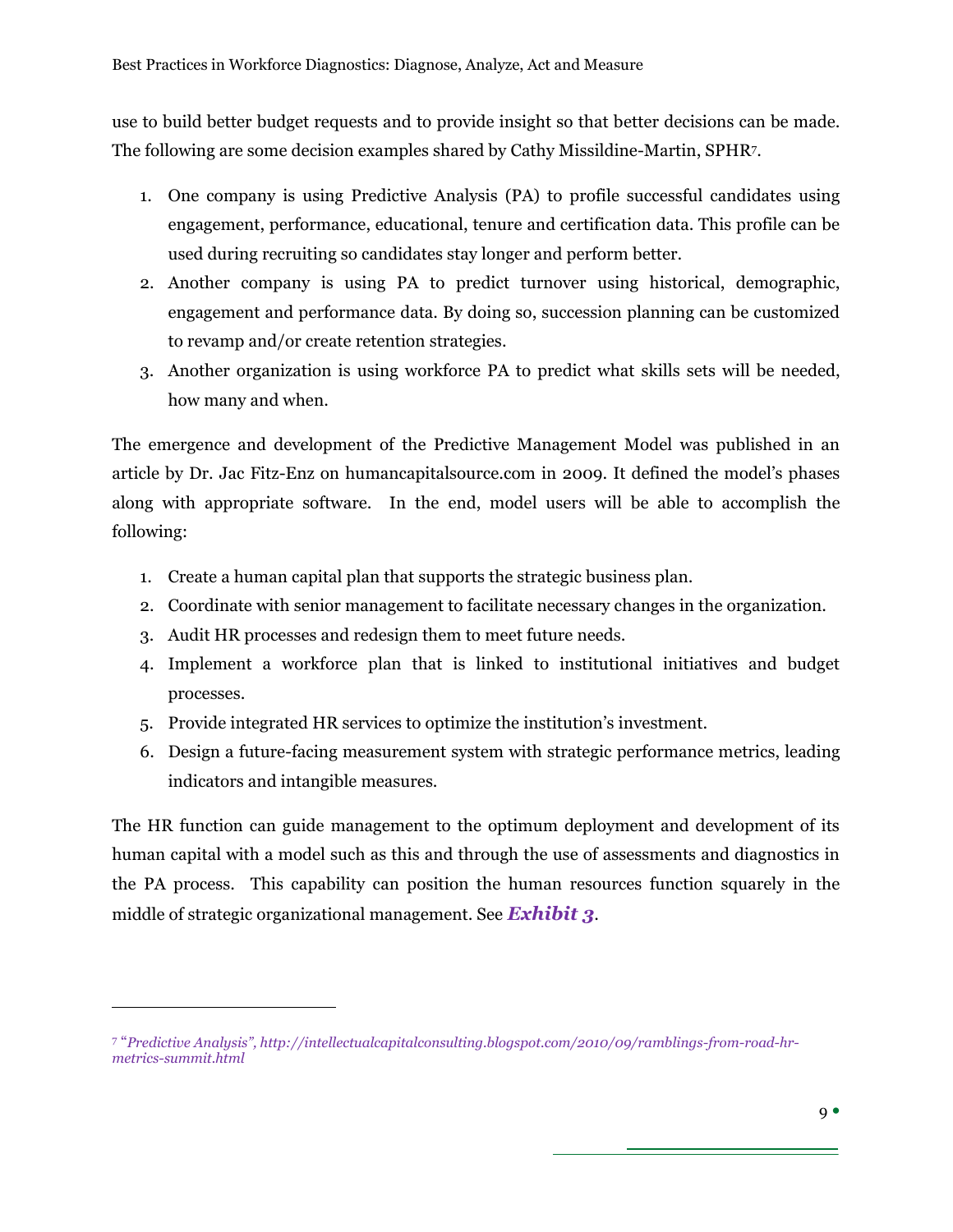

#### *Exhibit 3 Source: Human Capital Source*

<span id="page-10-0"></span>The need for information about the future has become increasingly important in these uncertain times. "Lagging indicators" provide useful data but are based on what has already happened. On the other hand, market research that determines consumer confidence is a "leading indicator" and among the only formal approaches to gleaning reliable information about the future used in business and economics8. If consumer confidence is increasing, the economy is probably set for an "upswing."

<sup>8</sup> ―*Beyond Benchmark‖, http://humancapitalsource.com/drjac2009/article-archive/241-beyond-benchmark.html*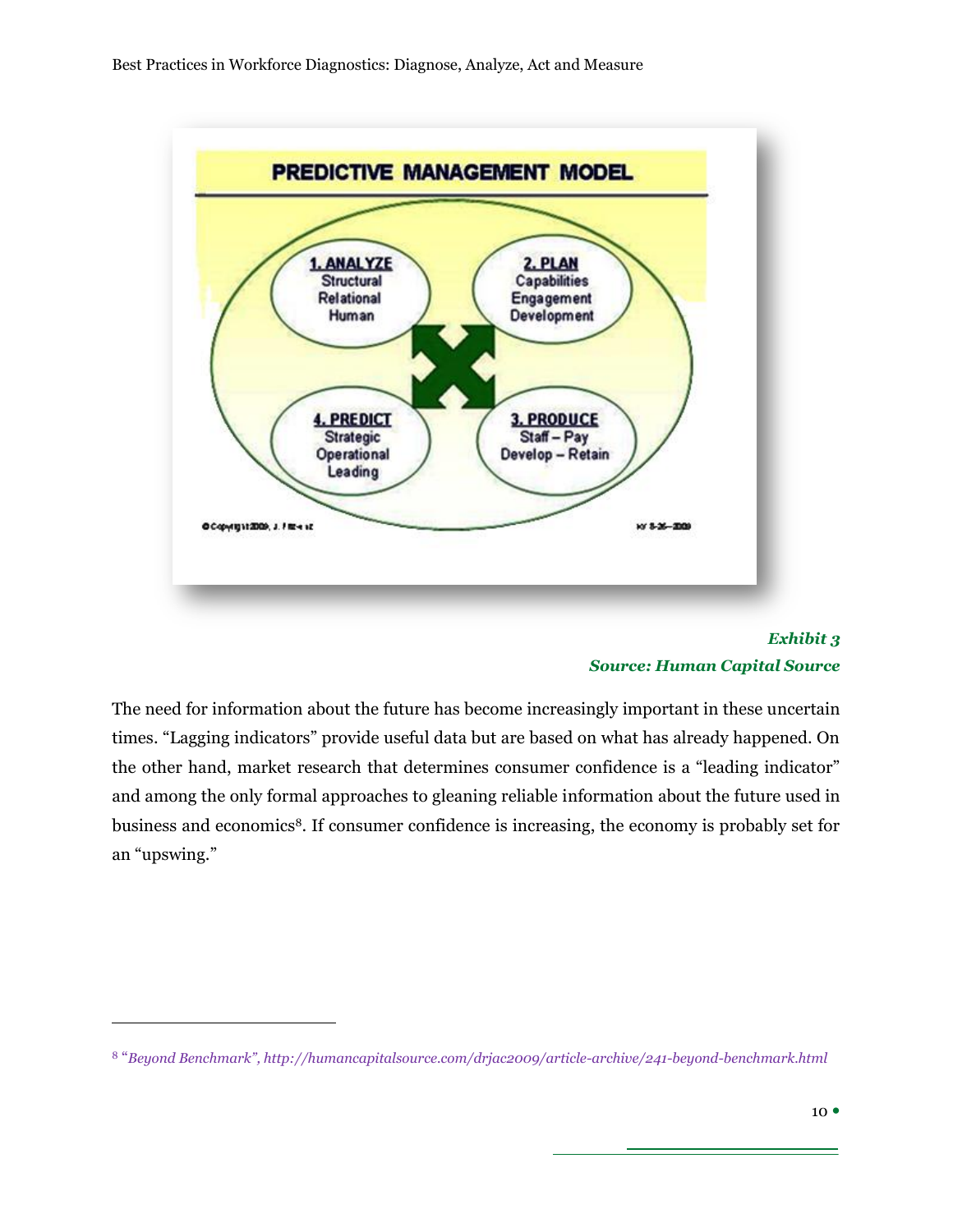## <span id="page-11-0"></span>Leading Indicators in HR

 $\overline{a}$ 

Some lagging indicators have the potential to be leading indicators. Retention or turnover is one, employee engagement is another. A deeper look at turnover, which tells us what percent of the workforce left in the past year, can yield indicators of current and future effects. How is turnover currently affecting our ability to serve customers? If turnover continues along its present trend, what does that imply for the future?

Studying who left, why they left, and at what point in their career they left, allows us to see what can be done in the future to reverse the trend. We can also examine the effect of unwanted turnover on productivity, quality or service. By tracking turnover trends in parallel with organizational outcomes, we can uncover increased cost, late delivery of services or unhappy customers. And, we can look for correlations between absence and turnover or other employee activity. One ten-year study of absenteeism, for example, revealed that as absence rose, turnover increased within a six month period<sup>8</sup>[.](#page-10-0) Monitoring absenteeism allows us to prevent it in the future.

An even more powerful leading indicator is employee engagement. Committed employees have a low absence rate, work effectively with co-workers, contribute ideas for better ways to work, produce more than the average worker and speak well of the company. Moreover, high engagement scores have been shown to be leading indicators of better customer satisfaction and higher revenues/profits in the future. The connection between engagement, customer satisfaction and revenues is perhaps best illustrated in the Harvard Business Review case study: ―*The Employee-Customer-Profit Chain at Sears*‖, in which store managers are able to closely predict changes in revenue six months into the future based on current employee engagement survey results<sup>9</sup> . *(Exhibit 4)*

<sup>9</sup> Anthony J. Rucci, Steven P. Kirn, and Richard T. Quinn, "The Employee-Customer-Profit Chain at Sears", *Harvard Business Review, October 1999*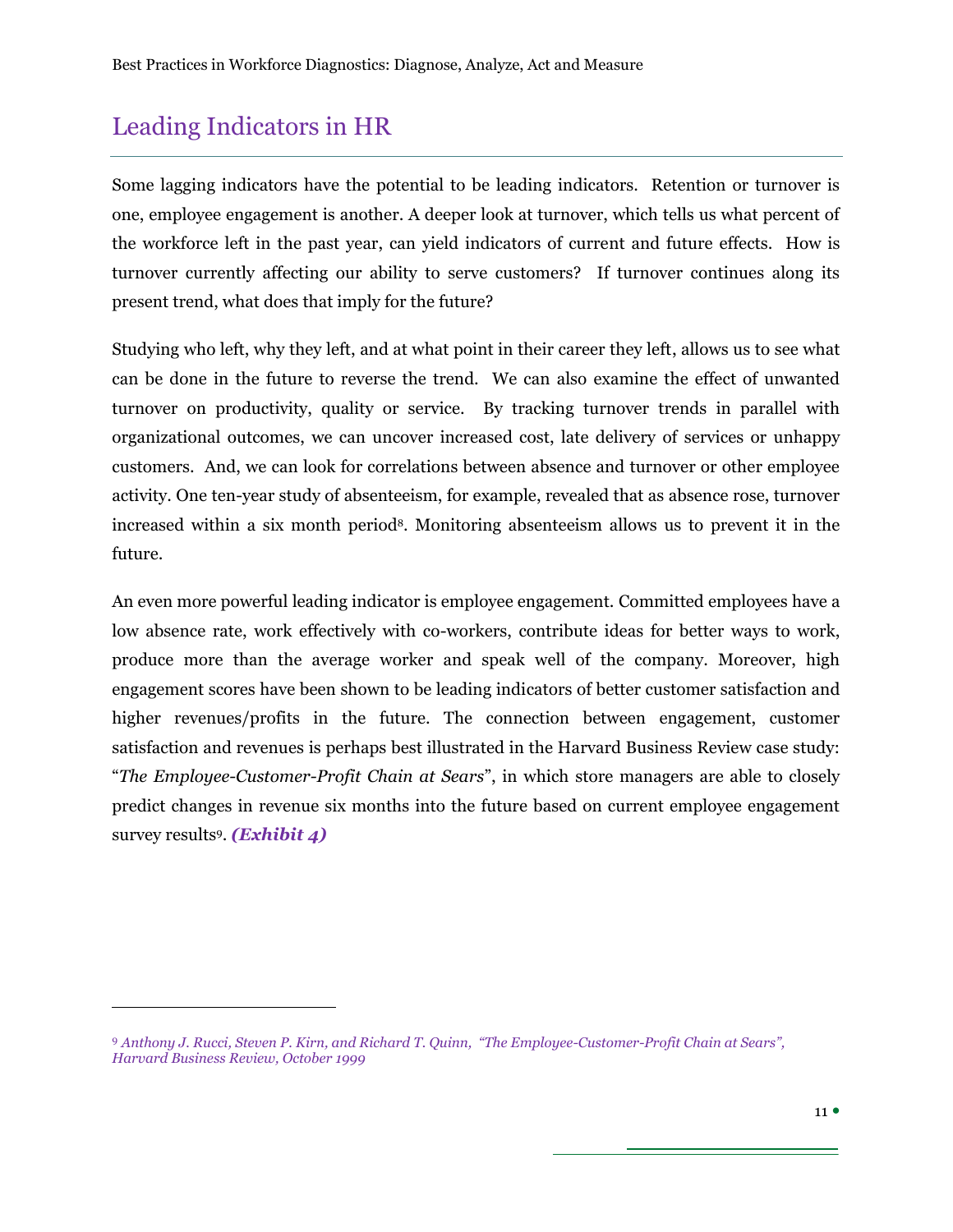

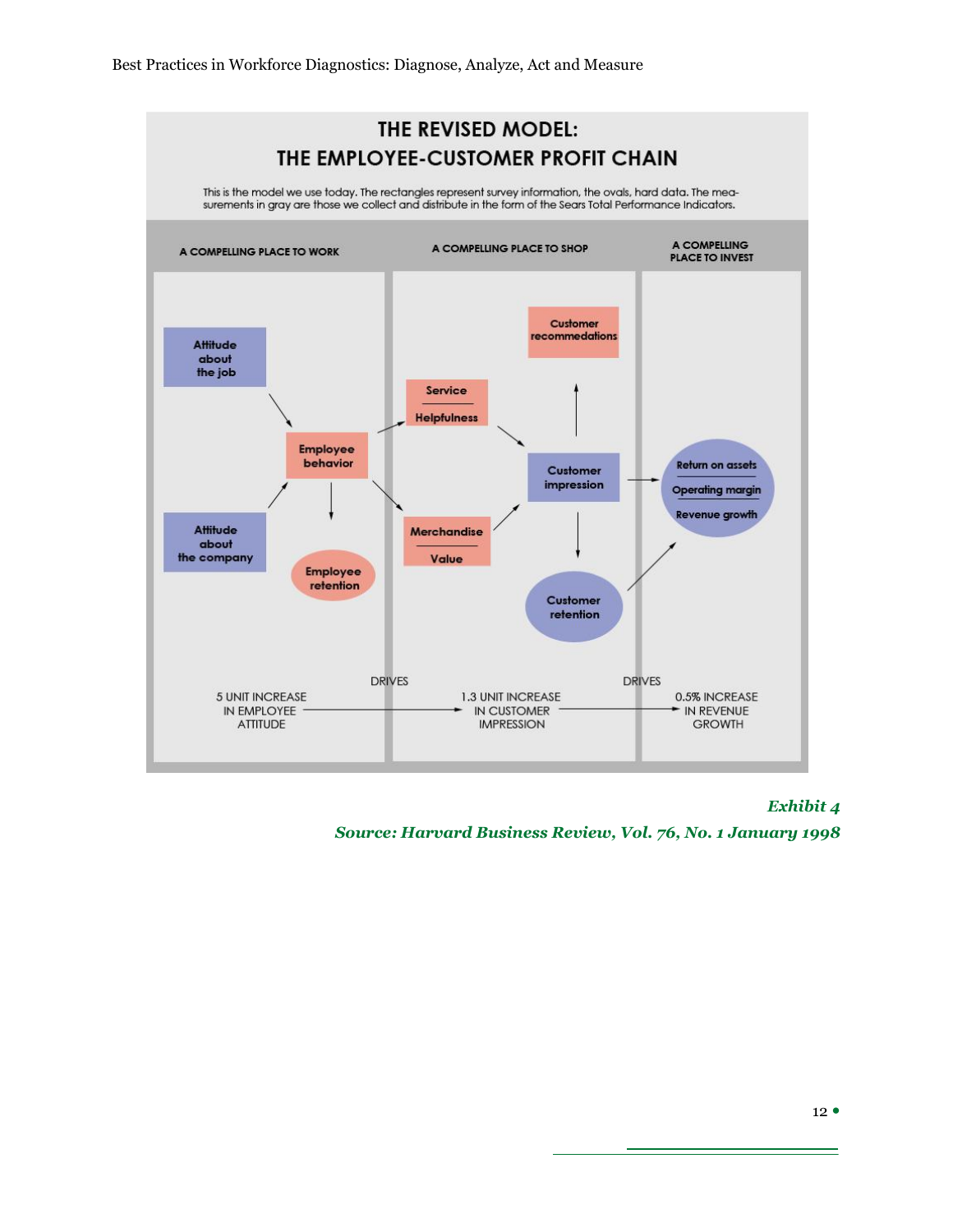# <span id="page-13-0"></span>Employee Engagement Surveys and Analysis

Not surprisingly, employee engagement has become a key measure since the 1990's. Many, if not most mid-size and large organizations today have evolved their use of employee satisfaction surveys into employee engagement surveys. These diagnostics are essential in gauging the commitment level of their employees. A great deal of research, including HBR's Sears example *Exhibit 4* above and the Enterprise Engagement Alliance's 2009 paper "*The Economics of Engagement*" <sup>10</sup>, demonstrate a strong link between employee engagement, productivity and profits. Employee engagement surveys abound in variety and style but most get at the same core factors that have been shown to drive employee engagement or disengagement. The Gallup Q12 is among the best known of these instruments, having been applied more than 17 million times around the world over the past three decades.

Whatever the tool, employee engagement assessments and diagnostics must be properly implemented, assessed afterward, and most importantly, acted upon and then measured. Organizations should use the tools to classify employees into at least four major groupings: "Fully Engaged", "Engaged", "Somewhat Disengaged" and "Fully Disengaged", are common labels.

Next, through an analysis of employee engagement and performance data, organizations should estimate a percentage gain and loss in productivity depending on where an employee falls on the engagement ladder. Using "Engaged" as a baseline (meaning engaged employees are set at 100% productivity) an organization should be able to determine the productivity loss it suffers when an employee is fully disengaged or somewhat disengaged. A fully engaged employee, on the other hand, will normally exceed the baseline 100% productivity of an "engaged" employee.

It takes only common sense and observation to know that a fully engaged employee will normally outperform a disengaged employee, but organizations must measure the differences, at minimum, by linking performance measures to engagement scores so that they can get to the most precise understanding of how employee engagement impacts the firm financially. As Sears

<sup>10</sup> *Schweyer, Allan, The Economics of Engagement, Enterprise Engagement Alliance, July 2009*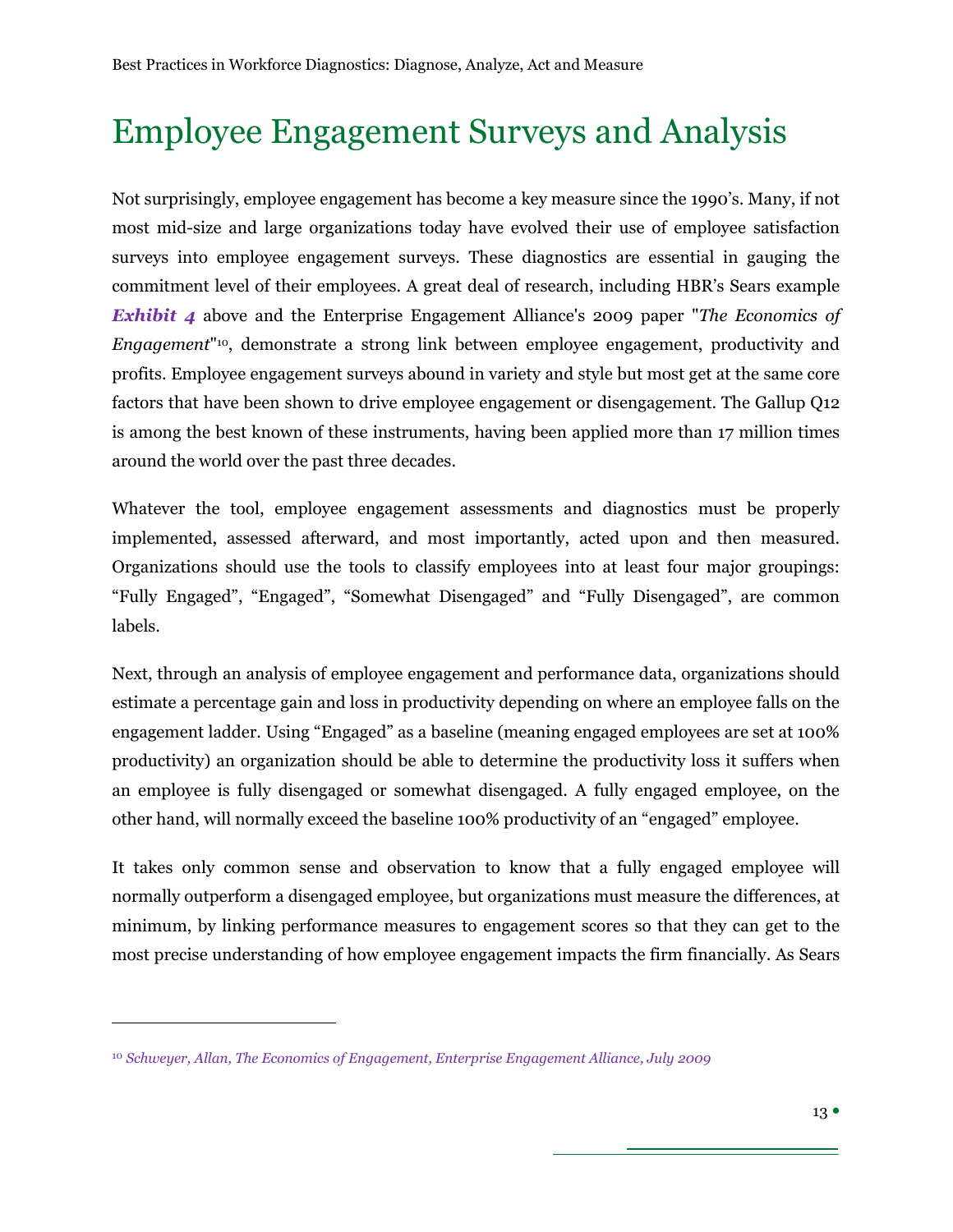and other have shown, it is possible to go beyond performance links to actual revenue and profit links using similar analytical methods.

Next, the insights from the engagement study and analysis should be put into action. A very effective and scalable approach is for HR to work with line managers and supervisors to implement initiatives designed to increase engagement. These initiatives should be tracked and measured to ensure that they are being applied consistently. If so, the next engagement survey should reveal improvements where initiatives were applied and, perhaps, variations in improvement such that HR knows what initiatives are the most impactful and generate the best possible returns.

## <span id="page-14-0"></span>Employee Engagement in Corporate Strategy

As HR professionals align their processes and skills so that their services and human capital metrics are working toward overall business goals, they will become part of the solution to keep their companies competitively viable. However, according to the Human Capital Measurement State of Readiness Conference Board study, only 52 percent partially tied their people measures and targets to strategic plans and only 48 percent tied them to annual<sup>11</sup>.

All organizations of any size and in any industry are challenged by the researched reality that: 1) the ability to implement strategy is a more critical determinant of success than the quality of the strategy; 2) up to 90 percent of corporate strategies fail (evidenced by lack of complete prelaunch success); 3) most have trouble pinpointing where efforts to execute their strategies are breaking down and 4) 70 percent of all change initiatives fail due to people issues - inability to lead, low levels of trust, lack of clarity around the objectives and how individuals may contribute to them, lack of teamwork, unwillingness to take initiative, inability to deal with change, etc.

Organizations should also measure employees' personal and practical belief in the company strategy and its execution<sup>12</sup>. Web-based strategic engagement assessments, such as the SEGA

<sup>&</sup>lt;sup>11</sup> "Using HR Metrics", http://www.hrmguide.com/performance/people-metrics.htm

<sup>&</sup>lt;sup>12</sup> "Tying It All Together—Using the HR Balanced Scorecard to Gauge and Manage Human Capital, Including Your *Own‖, http://www.web-books.com/eLibrary/NC/B0/B58/101MB58.html*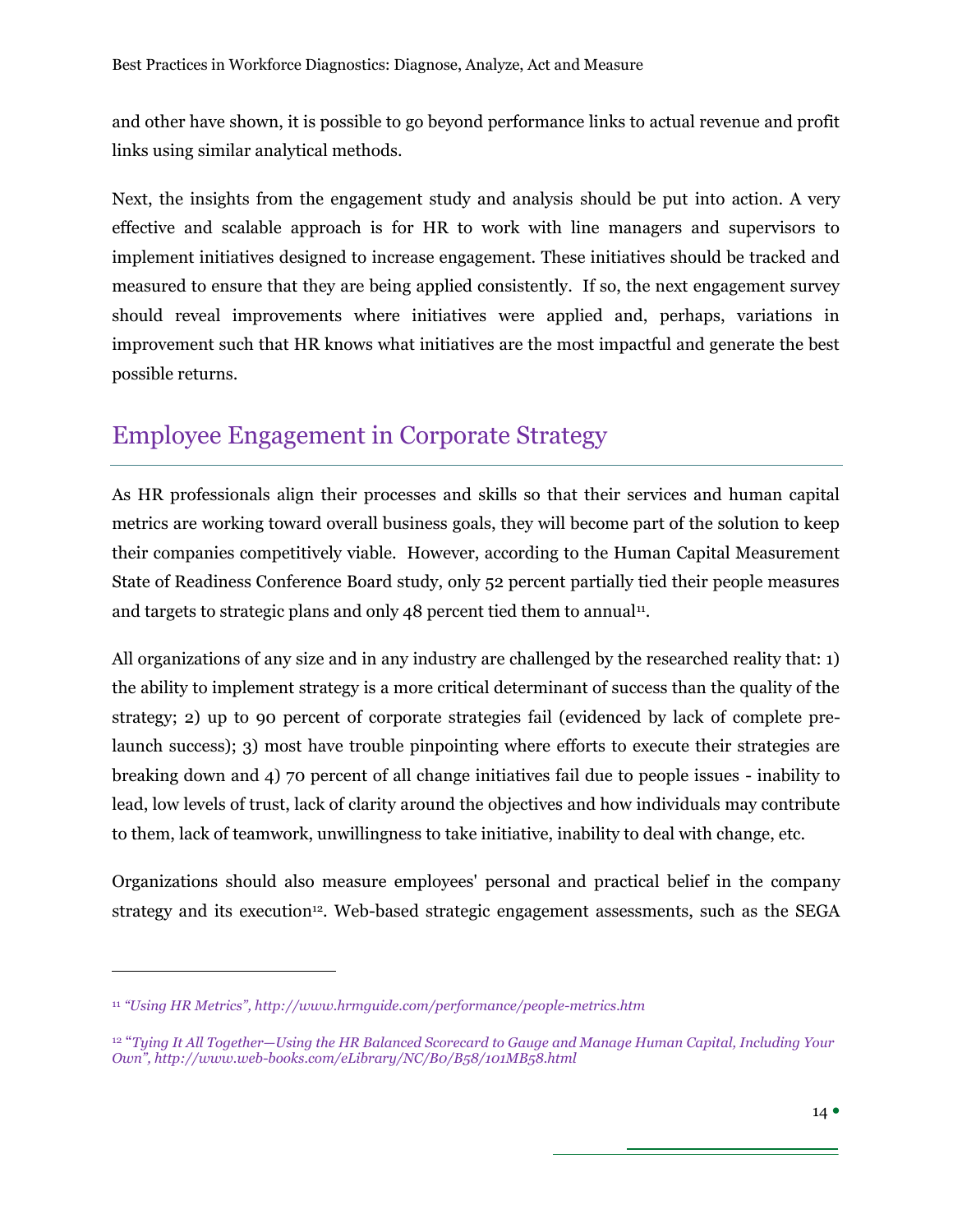diagnostic13, can highlight areas of strength, challenges, and opportunities that guide the company toward strategic execution. This type of assessment also acts as a check up to determine where the company agrees and disagrees in the key areas that drive the business.

SEGA uses well-researched survey-design principles that encourage participation, it leads the entire organization to determine which areas impact the business the most. This establishes baselines for alignment of thought and engagement. Each item is specifically related to a behavior that has been shown to be important to strategic execution and to measurable business outcomes such as customer loyalty, productivity or profitability.

#### SEGA reveals:

 $\overline{a}$ 

- What is being done well and needs to continue.
- Where and why gaps in productivity exist.
- Information that might never surface in interviews or conversations.
- How well employees understand their roles and contributions to the strategy.

The diagnostic prioritizes initiatives to direct focus to areas that need the most attention. It Includes input from all employees, highlights aligned and nonaligned priorities, surfaces issues that need to be addressed in order to move forward as a company and provides results quickly in an objective, non-threatening manner.

## <span id="page-15-0"></span>Case Examples – Values to the Organization

After a very large aerospace company conducted the SEGA assessment, it discovered a lot of money was being wasted. Scores and debrief discussions related to Resource Alignment and Organization Communication uncovered that some of the offices within a \$600 Million division were unknowingly competing against each other for large government contracts. Sales teams worked together to develop a coordinated effort.

A leading tire company used SEGA to highlight and address senior management disagreement and misalignment regarding finance and production issues. For years the organization had

<sup>&</sup>lt;sup>13</sup> Bob Heth and Carol Stevens, "Strategic Engagement Gap Analysis", www.stratachieve.com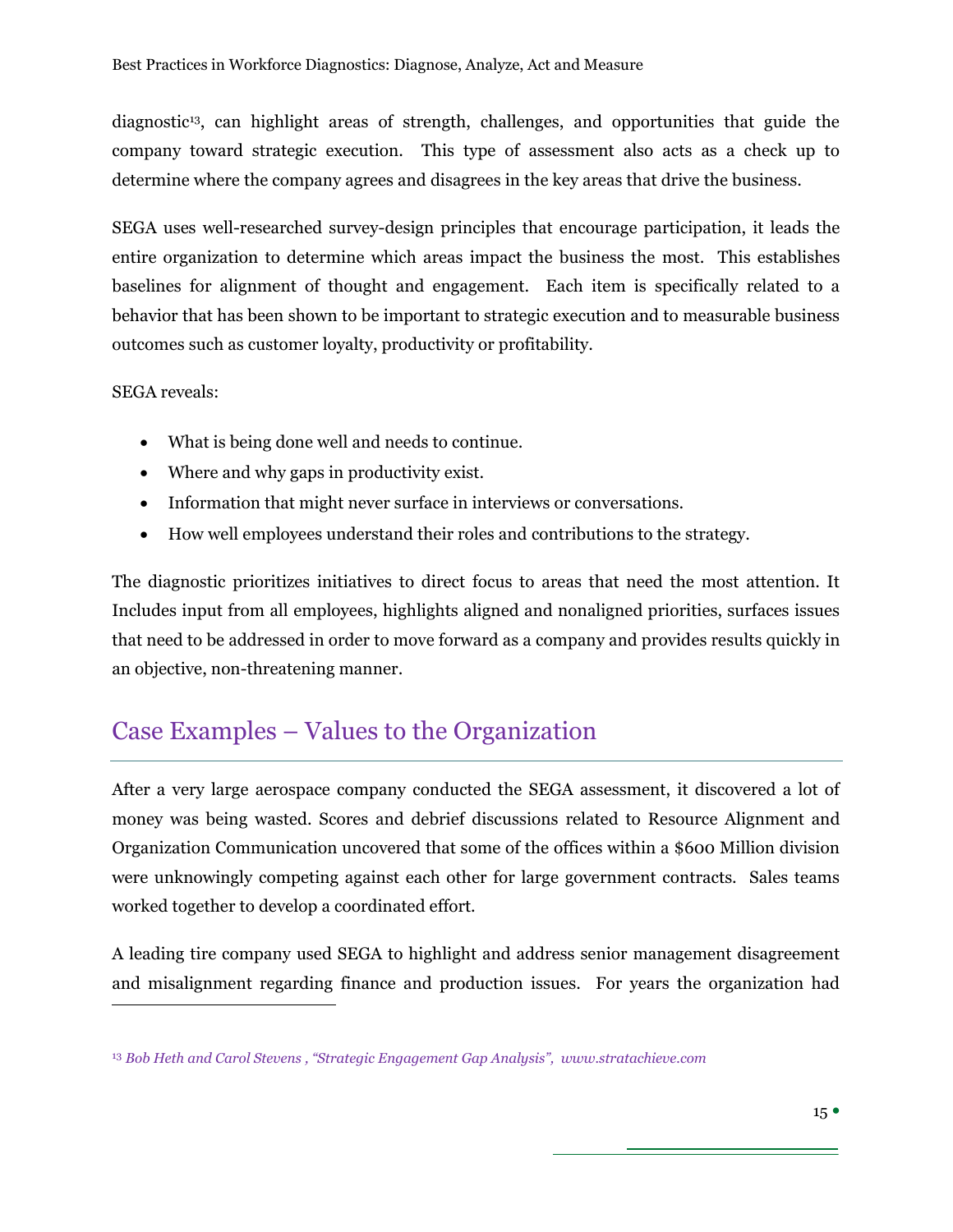made the bulk of its income from tread products. Few were willing to accept the reality of the situation until SEGA highlighted the level of disagreement. China had cut significantly into their tread business. The solution was to migrate to their polymer business line and ultimately return to profitability. SEGA exposed and drove the need for senior executives to get into a room and address the reality of the situation. They were unable to do this in previous management meetings because strong personality types dominated the agenda and the decisions. SEGA leveled the playing field and helped drive results.

Successful leaders and researchers agree that to truly improve and sustain productivity gains, a company must first thoroughly diagnose where breakdowns occur and where opportunities exist. It is an accepted fact that assessments alone do very little to improve performance. They simply put a spotlight on the most important business issues so that senior management can better develop a plan for performance improvement. The execution and measurement of the plan is what leads to initial and continuous improvement.

## <span id="page-16-0"></span>Balanced Scoreboard Method Applied to HR

When applied to HR, Balanced Scorecards analyze employee capabilities, productivity, satisfaction and retention. Companies can also use it to track whether employees are motivated and engaged. The number of suggestions made and implemented by employees and whether worker performance goals are aligned with company goals are examples.

The Balanced Scorecard Method focuses on the strategy and metrics of the business. To take this methodology a step further, Mark Huselid and his colleagues developed the Workforce Scorecard to provide framework specific to HR. According to Huselid, the Workforce Scorecard is an application of the Balanced Scorecard concept to identify and measure the behaviors, skills, mind-sets, and results required for the workforce to contribute to the company's success. Specifically, as summarized in *Exhibit 5*, the Workforce Scorecard has four key sequential elements12:

1. **Workforce Mind-Set and Culture**: Does the workforce understand and embrace the strategy? Does it have the culture needed to support strategy execution?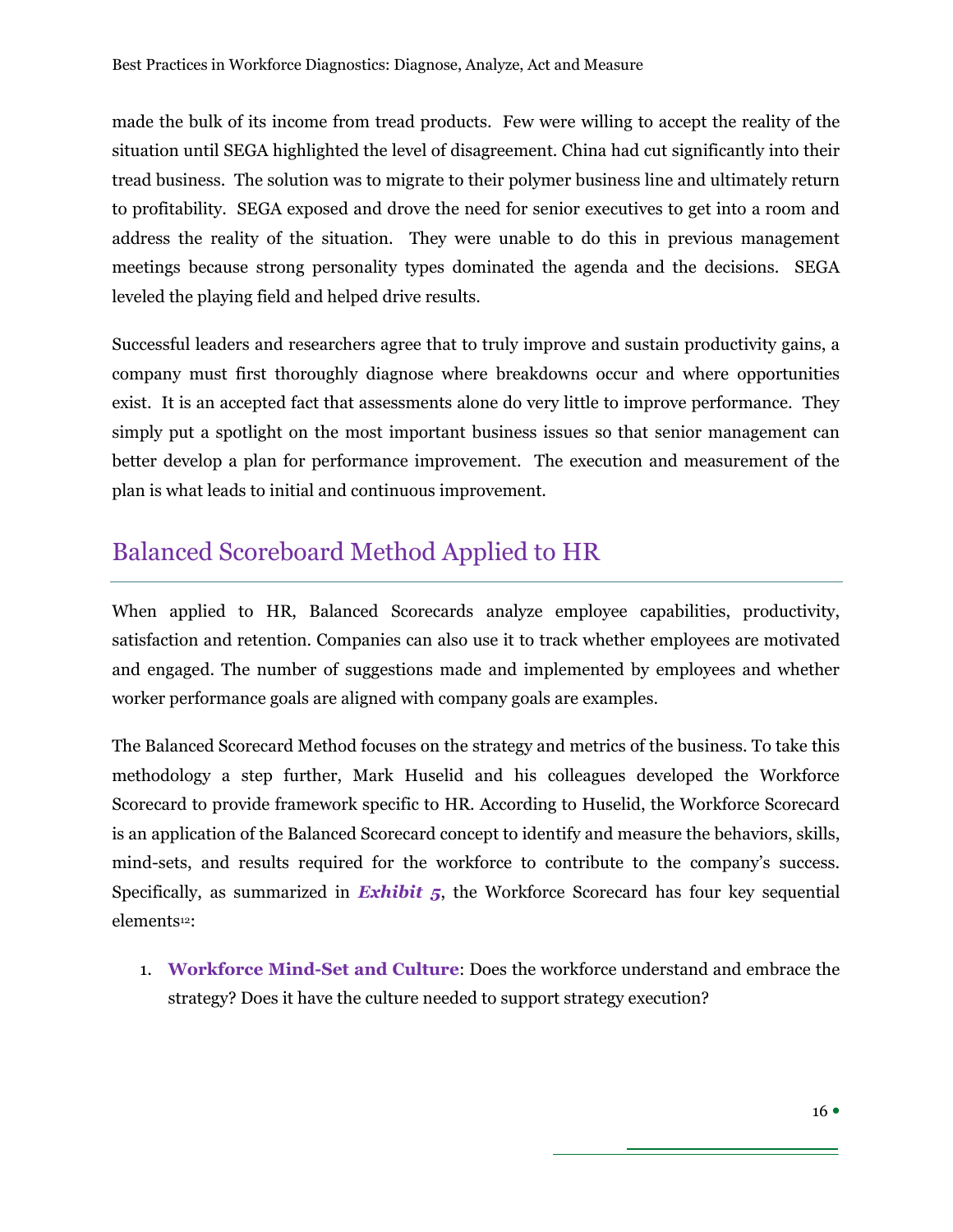- 2. **Workforce Competencies**: Does the workforce, especially the strategically important or "A" positions (jobs most vital to the company's success), have the skills it needs to execute strategy?
- 3. **Leadership and Workforce Behaviors**: Do leadership team and workforce consistently behave in a way that will lead to attaining the company's key strategic objectives?
- 4. **Workforce Success**: Has the workforce achieved the key strategic objectives for the business? If the organization can answer "yes" to the first three elements, then the answer should be yes here as well.





A change of perspective – from seeing people as a cost to seeing them as the company's most valuable asset to be managed – is required to implement the HR scorecard. Metrics can range from transaction (activity-based) metrics to strategic ones. Transactional metrics are the easiest to measure and include counting the number of new people hired, fired, transferred and promoted. The measures associated with these include information such as the cost of each new hire and the length of time and cost associated with transferring an employee. Typical ratios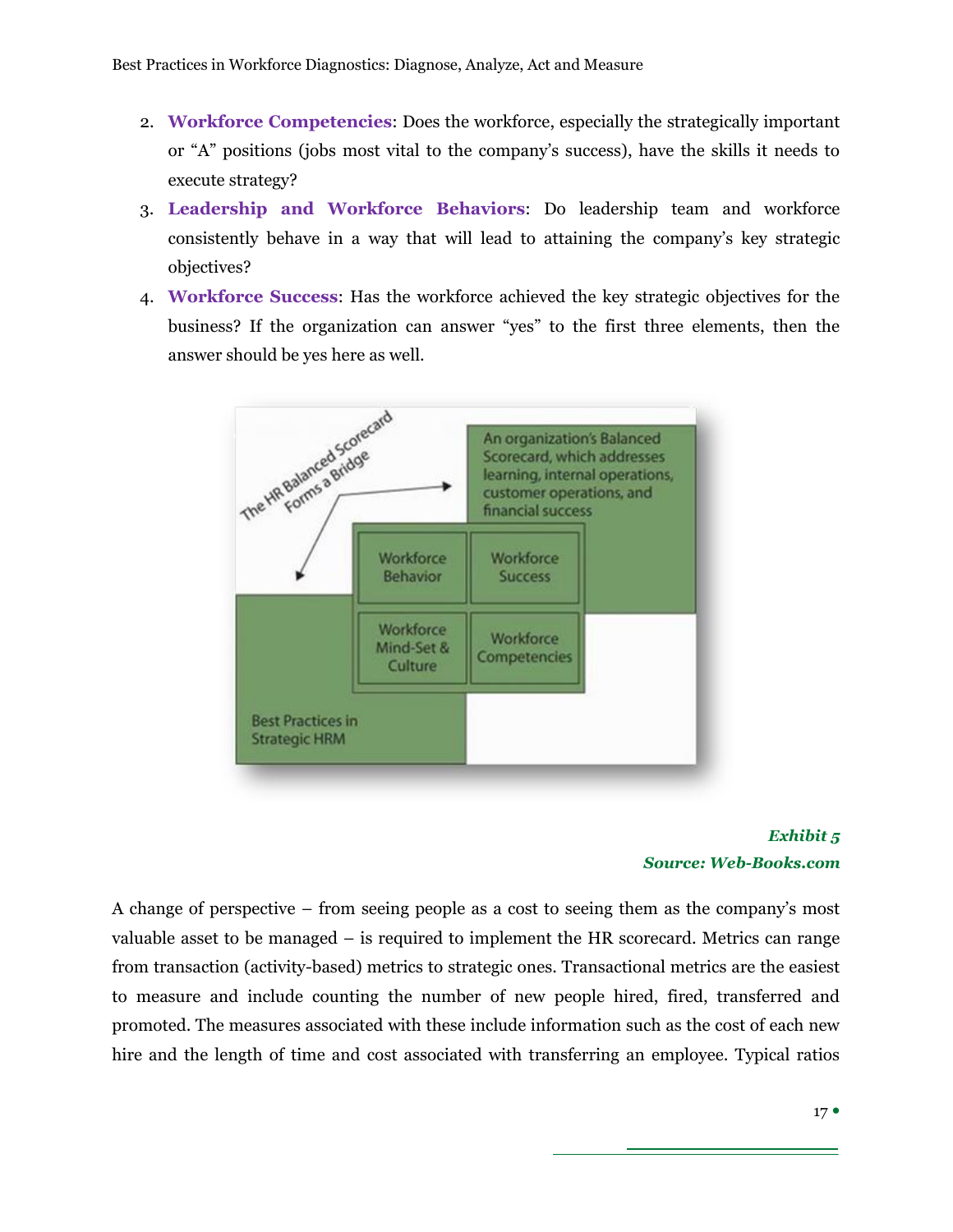associated with transactional metrics include the training cost factor (total training cost divided by the employees trained) and training cost percentage (total training cost divided by operating expense). These transactional measures, however, don't get at the strategic issues, namely, whether the right employees are being trained and whether they are remembering and using what they learned. Measuring training effectiveness requires not only devising metrics but actually changing the nature of the training.

The Bank of Montreal has changed the nature of its training and devised measures for it. "What we're trying to do at the Bank of Montreal is to build learning into what it is that people are doing," said Jim Rush of the Bank of Montreal's Institute for Learning. "The difficulty with training as we once conceived it is that you're taken off your job, you're taken out of context, you're taken away from those things that you're currently working on, and you go through some kind of training. And then you've got to come back and begin to apply that. Well, you walk back to that environment, and it hasn't changed. It's not supportive or conducive to you behaving in a different kind of way, so you revert back to the way you were, very naturally"<sup>12</sup>. To overcome this, the bank lets employees learn by doing. It conducts training so that teams bring in specific tasks on which they are working. This removes the gap between learning in one context and applying it in another. The bank then looks at performance indices directly related to the bottom line. "If we take an entire business unit through a program designed to help them learn how to increase the market share of a particular product, we can look at market share and see if it improved after the training," Rush said.

Motorola has adopted a similar approach and uses action learning in its Senior Executives Program. Action learning teams are assigned a specific project by Motorola's CEO and are responsible for implementing the solutions they design. This approach not only educates the team members but also lets them implement the ideas. Subsequently, they're in a position to influence the organization. In this way, the training seamlessly supports Motorola's goals.

As illustrated in these examples, businesses need employees to apply the knowledge they have to activities that add measurable value to the company. In planning and applying human capital measures, managers should use both retrospective (lagging) and prospective (leading) indicators. The scorecard is a vital tool because most organizations have much better control and accountability over their raw materials than they do over their workforce. A retailer can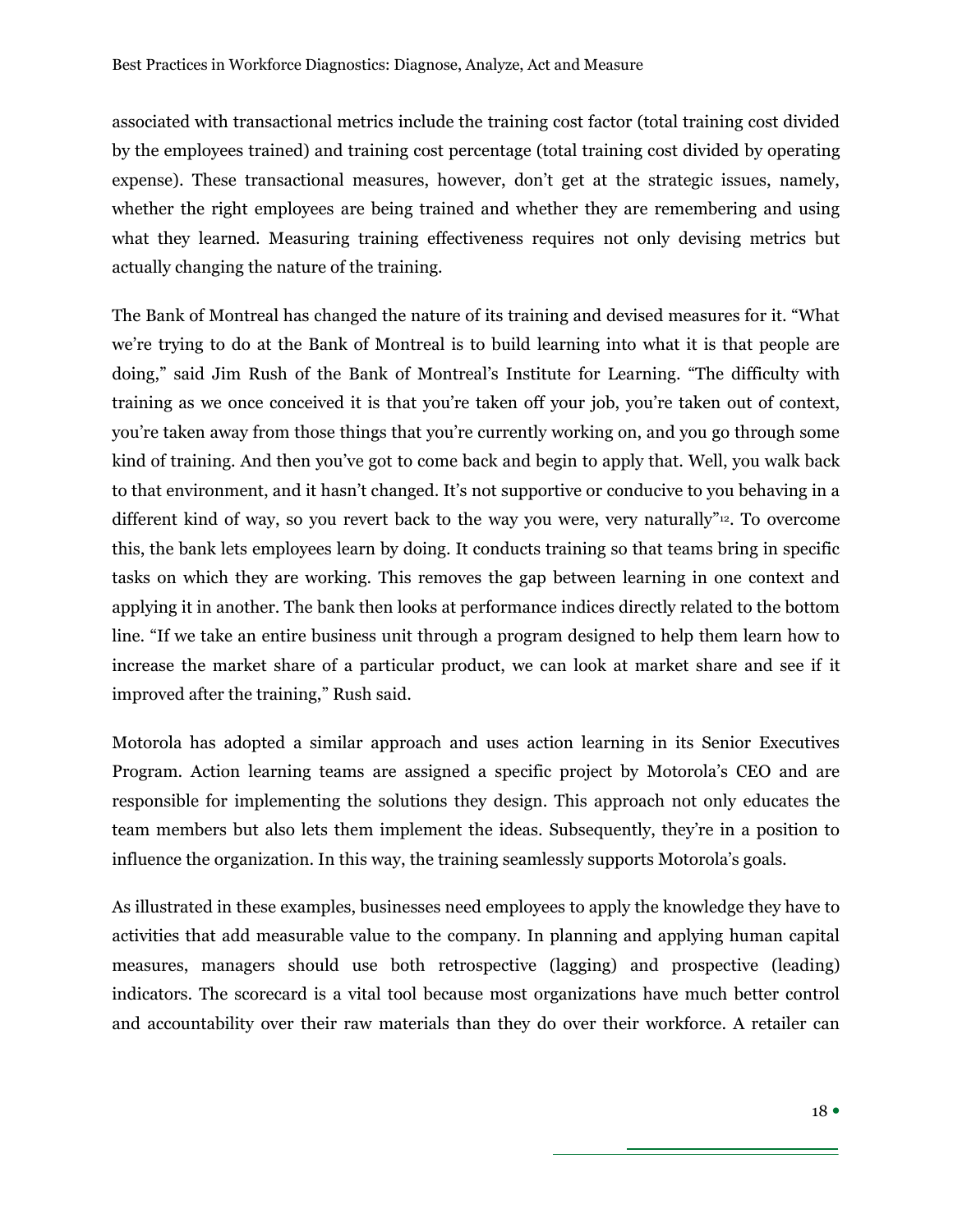quickly identify the source of a bad product, but the same retailer can't identify a poor-quality manager whose negative attitude is poisoning morale and strategic execution.

Because the HR scorecard provides developmental attention to each area, the organization will be more likely to be successful. Managers will discover what needs to be done to develop it, and, in the case of an individual worker, he can use it to better understand why he may or not be effective in his current work setting. Priority areas for personal growth, learning and development can be identified in order to help the business succeed.

### <span id="page-19-0"></span>ROI Assessment

Finally, for organizations like Bank of Montreal and Motorola, training and other HR initiatives can be assessed for their business impact and ROI. The ROI Methodology<sup>™</sup>, developed over the past several decades by Jack and Patti Phillips and applied in thousands of organizations worldwide, offers a standard and structured approach to HR ROI measurement (*Exhibit 6*).



#### *Exhibit 5 SOURCE: ROI INSTITUTE*

Not every project or initiative needs an ROI analysis but the methodological rigor associated with this type of assessment is appropriate for large and important expenditures and one that will earn credibility for HR.